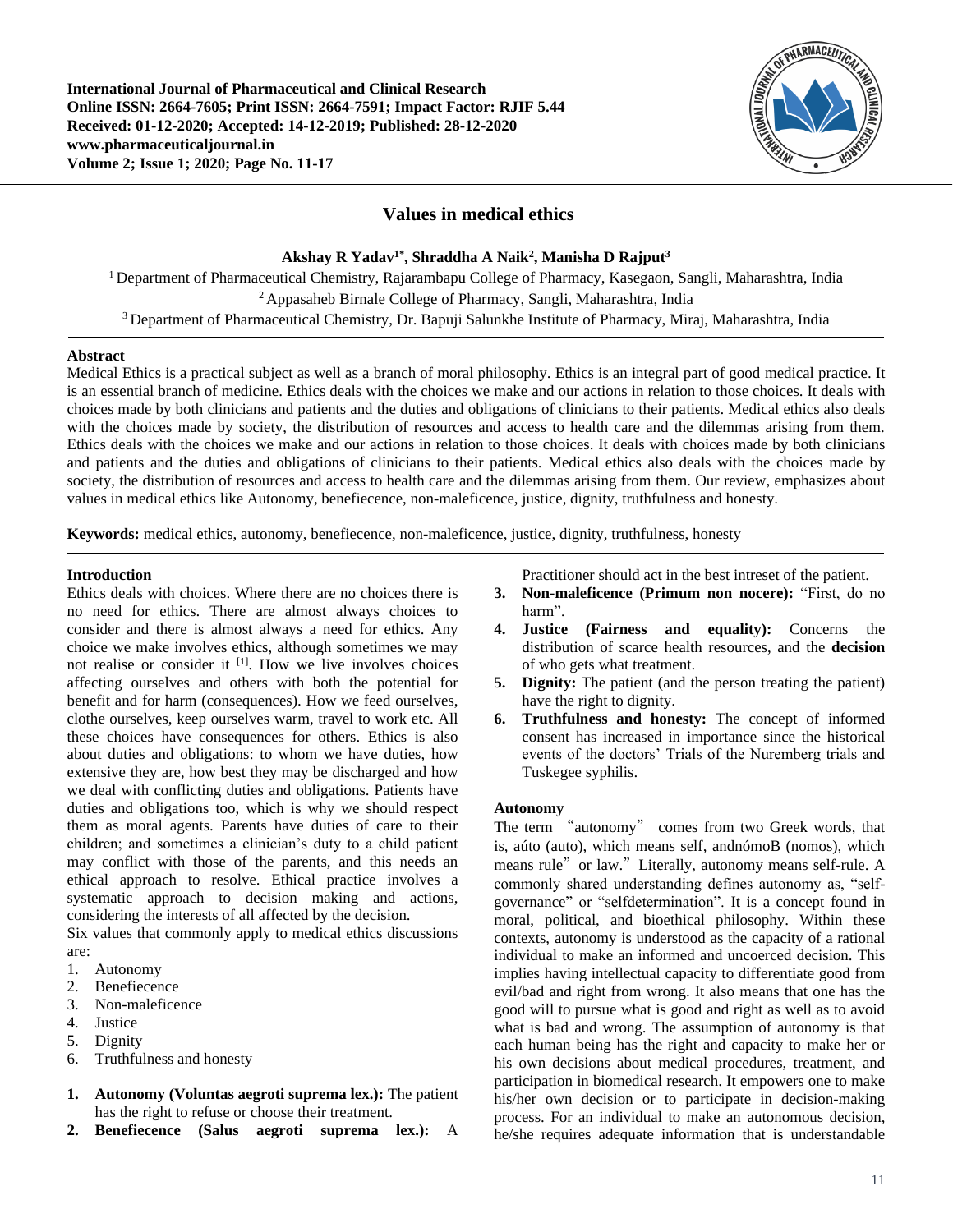and noncoercive. The concept of autonomy is actualized in asking for informed consent in both clinical care and biomedical research. For consent to be informed, it requires disclosure, understanding, free choice, and competence. In fact, competence is a precondition and a necessity for informed consent in both clinical practice and biomedical research [2] .

# **A historical account on the development of the principle of autonomy in bioethics**

The principle of autonomy is historically linked to the work of the German philosopher Immanuel Kant (1724–1804). Kant's most influential arguments are contained in the books, The Groundwork of the Metaphysics of Morals. In fact, in his main theory of deontology, he formulated two guiding rules of conduct, which clearly define his concept of autonomy. It is in here that he espouses that moral requirements ought to be based on what he refers to as the categorical imperative. The two rules which comprise the categorical imperative are as follows: act only according to that maxim whereby you can at the same time will that it should become a universal law of humanity and act so that you treat humanity, whether in your own person or that of another, always as an end and never as a means only. In particular, the second formulation of the categorical imperative contends that a human being as a rational being should always be treated as an end in himself/herself and not merely as a means to achieve another person's end. This is because as rational agents, human beings are free agents that are capable of making theirown decisions, setting their own goals, and guiding their behavior by reason.

# **Application of autonomy in clinical/medical practice**

In medical literature, the term autonomy is associated with "freedom"-that is, the right of individuals toact and make decisions without external constraints. In other words, autonomy refers to the decision-making dimension of the patient role, and enhancing patient autonomy means helping patients make their own decisions. Key to a patient' sability to make his or herown decisions is information. Information, in this context, enhances autonomy. Patients who actively seek information are generally seen as more autonomous because, in the liberal individualist interpretation, information is seen as a necessary condition for autonomous choice Autonomy requires health professionals to obtain the informed consent of patients before any medical procedure is performed. Beauchamp and Childress in their seminal work, Principles of Biomedical Ethics, define autonomous patients as choosers who act intentionally, with understanding, and without controlling influences that determine their actions. Given the above definition of an autonomous patient, autonomy is supposed to protect vulnerable patients from unwanted interference by health professionals by demanding respect for a patient's integrity. In order to respect the autonomy of patients, health professionals are required to give necessary information that is understandable and allow a competent patient to make a free choice regarding treatment or medical procedure. Before they get consent from the patients or their guardians, they have to explain the medical condition of the patient as well as the benefits and risks of the treatment options. This assumes that patients are rational and reasonable

agents capable of making voluntary decisions. In cases of minors and incompetent patients, they have to respect the wishes of the parents/guardians regarding treatment or medical procedure after disclosing the information. Autonomy also requires health.

# **Challenges to the universality of autonomy in bioethics**

The universal validity of autonomy in Western bioethics has been challenged at several points by non-Western cultures still proud of their communal relations and spiritualistic ethos. Non-Western literature on autonomy suggests the idea that autonomy in the Western sense does notreadily apply to other cultural or ethnic groups. It is not the concept of autonomy that is totally alien to non-western cultures; only that while the West emphasizes individual autonomy, non-Western cultures place greater emphasis on cultural, communal, or family autonomy. For many cultures, however, the perception of self and the individual is defined by relationships with others. In non-Western cultures and traditions, family duties and obligations take precedence. For instance, greater value and meaning are given to the interdependence of family and community which transcends self-determination or individual autonomy. This tradition emphasizes the value of a holistic view of a person that affirms the importance of the professionals to maintain confidentiality of medical information that patients provide to health professionals. It is not the prerogative of the health professional to make a decision for the medical benefit of the patient without involving either the patient or his/her guardian since the health professional's obligation to respect autonomy outweighs professional obligations of beneficence.

# **Benefiecence**

This principle refers to the duty of physicians to act in the best interests of their patients, i.e., to act for the good of their patients. Thus, when making diagnoses, providing information, or recommending or implementing treatment, the physician should be guided by what he or she believes is best for the patient. To some, beneficence is the essential principle in medicine, the whole point of the medical enterprise. However, this goal leads to the question of who determines the patient's good and on what basis. Indeed, the most common ethical dilemmas in medicine arise when there are disagreements about what constitutes the patient's good and who should decide that, which often leads back to respect for patient autonomy.

# **Non-maleficence**

Maleficence is harm or evil, so the principle of nonmaleficence refers to the requirement to avoid harming patients, as expressed in the famous Hippocratic aphorism: "First do no harm." This principle applies to all persons, not only physicians, whereas the principle of beneficence is not a requirement of all persons. Its application to medicine is important in situations where diagnostic tests or therapeutic interventions carry significant risks of harming the patient, or a small risk of causing serious harm, or when not intervening carries great risk. Such situations are fairly common and can serve as teaching opportunities.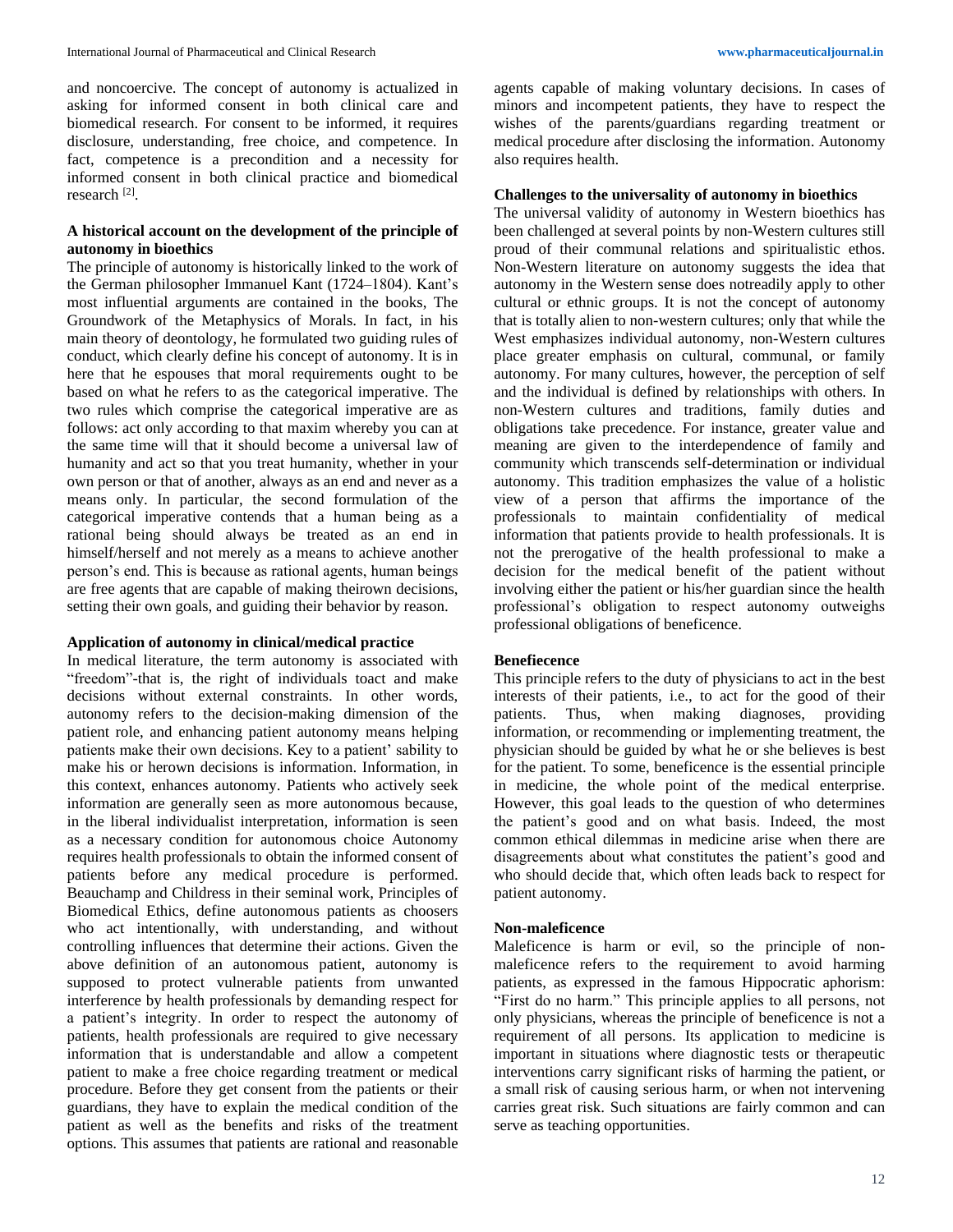#### **Double effect**

The principle of double effect-also known as the rule of double effect; the doctrine of double effect, often abbreviated as DDE or PDE, double-effect reasoning; or simply double effect – is a set of ethical criteria which Christian philosophers, and some others, have advocated for evaluating the permissibility of acting when one's otherwise legitimate act (for example, relieving a terminally ill patient's pain) may also cause an effect one would otherwise be obliged to avoid (sedation and a slightly shortened life). The first known example of double-effect reasoning is Thomas Aquinas' treatment of homicidal self-defense, in his work *Summa Theologica*. This set of criteria states that an action having foreseen harmful effects practically inseparable from the good effect is justifiable if the following are true:

- 1. The nature of the act is itself good, or at least morally neutral;
- 2. The agent intends the good effect and does not intend the bad effect either as a means to the good or as an end in itself;
- 3. The good effect outweighs the bad effect in circumstances sufficiently grave to justify causing the bad effect and the agent exercises due diligence to minimize the harm.

#### **Example**

The principle of double effect is frequently cited in cases of pregnancy and abortion. A doctor who believes abortion is always morally wrong may still remove the uterus or fallopian tubes of a pregnant woman, knowing the procedure will cause the death of the embryo or fetus, in cases in which the woman is certain to die without the procedure (examples cited include aggressive uterine cancer and ectopic pregnancy). In these cases, the intended effect is to save the woman's life, not to terminate the pregnancy, and the effect of not performing the procedure would result in the greater evil of the death of both the mother and the fetus. In cases of terminally ill patients who would hasten their deaths because of unbearable pain, or whose caregivers would do so for them (euthanasia, medical aid in dying, etc.), a principle of "double effect death" could be applied to justify the deliberate administration of a painkiller in potentially unsafe doses-not in an attempt to end life but to relieve the pain suffered as it is considered harmful to the patient. The U.S. Supreme Court has voiced support for this principle in its deliberations over the constitutionality of medical aid in dying  $[3]$ .

### **Conflicts between autonomy and beneficence/ nonmaleficence**

Autonomy can come into conflict with beneficence when patients disagree with recommendations that healthcare professionals believe are in the patient's best interest. When the patient's interests conflict with the patient's welfare, different societies settle the conflict in a wide range of manners. In general, Western medicine defers to the wishes of a mentally competent patient to make their own decisions, even in cases where the medical team believes that they are not acting in their own best interests. However, many other societies prioritize beneficence over autonomy.

Examples include when a patient does not want a treatment because of, for example, religious or cultural views. In the case of euthanasia, the patient, or relatives of a patient, may want to end the life of the patient. Also, the patient may want an unnecessary treatment, as can be the case in hypochondria or with cosmetic surgery; here, the practitioner may be required to balance the desires of the patient for medically unnecessary potential risks against the patient's informed autonomy in the issue. A doctor may want to prefer autonomy because refusal to please the patient's self-determination would harm the doctor-patient relationship. Organ donations can sometimes pose interesting scenarios, in which a patient is classified as a non-heart beating donor (NHBD), where life support fails to restore the heartbeat and is now considered futile but brain death has not occurred. Classifying a patient as a NHBD can qualify someone to be subject to non-therapeutic intensive care, in which treatment is only given to preserve the organs that will be donated and not to preserve the life of the donor. [22] This can bring up ethical issues as some may see respect for the donors wishes to donate their healthy organs as respect for autonomy, while others may view the sustaining of futile treatment during vegetative state maleficence for the patient and the patient's family. Some are worried making this process a worldwide customary measure may dehumanize and take away from the natural process of dying and what it brings along with it. Individuals' capacity for informed decisionmaking may come into question during resolution of conflicts between autonomy and beneficence. The role of surrogate medical decision-makers is an extension of the principle of autonomy. On the other hand, autonomy and beneficence/nonmaleficence may also overlap. For example, a breach of patients' autonomy may cause decreased confidence for medical services in the population and subsequently less willingness to seek help, which in turn may cause inability to perform beneficence. The principles of autonomy and beneficence/non-maleficence may also be expanded to include effects on the relatives of patients or even the medical practitioners, the overall population and economic issues when making medical decisions.

### **Informed consent**

Informed consent in ethics usually refers to the idea that a person must be fully informed about and understand the potential benefits and risks of their choice of treatment. A correlate to "informed consent" is the concept of informed refusal. An uninformed person is at risk of mistakenly making a choice not reflective of his or her values or wishes. It does not specifically mean the process of obtaining consent, or the specific legal requirements, which vary from place to place, for capacity to consent. Patients can elect to make their own medical decisions or can delegate decision-making authority to another party. If the patient is incapacitated, laws around the world designate different processes for obtaining informed consent, typically by having a person appointed by the patient or their next of kin make decisions for them. The value of informed consent is closely related to the values of autonomy and truth telling.

#### **Confidentiality**

Confidentiality is commonly applied to conversations between doctors and patients. This concept is commonly known as patient-physician privilege. Legal protections prevent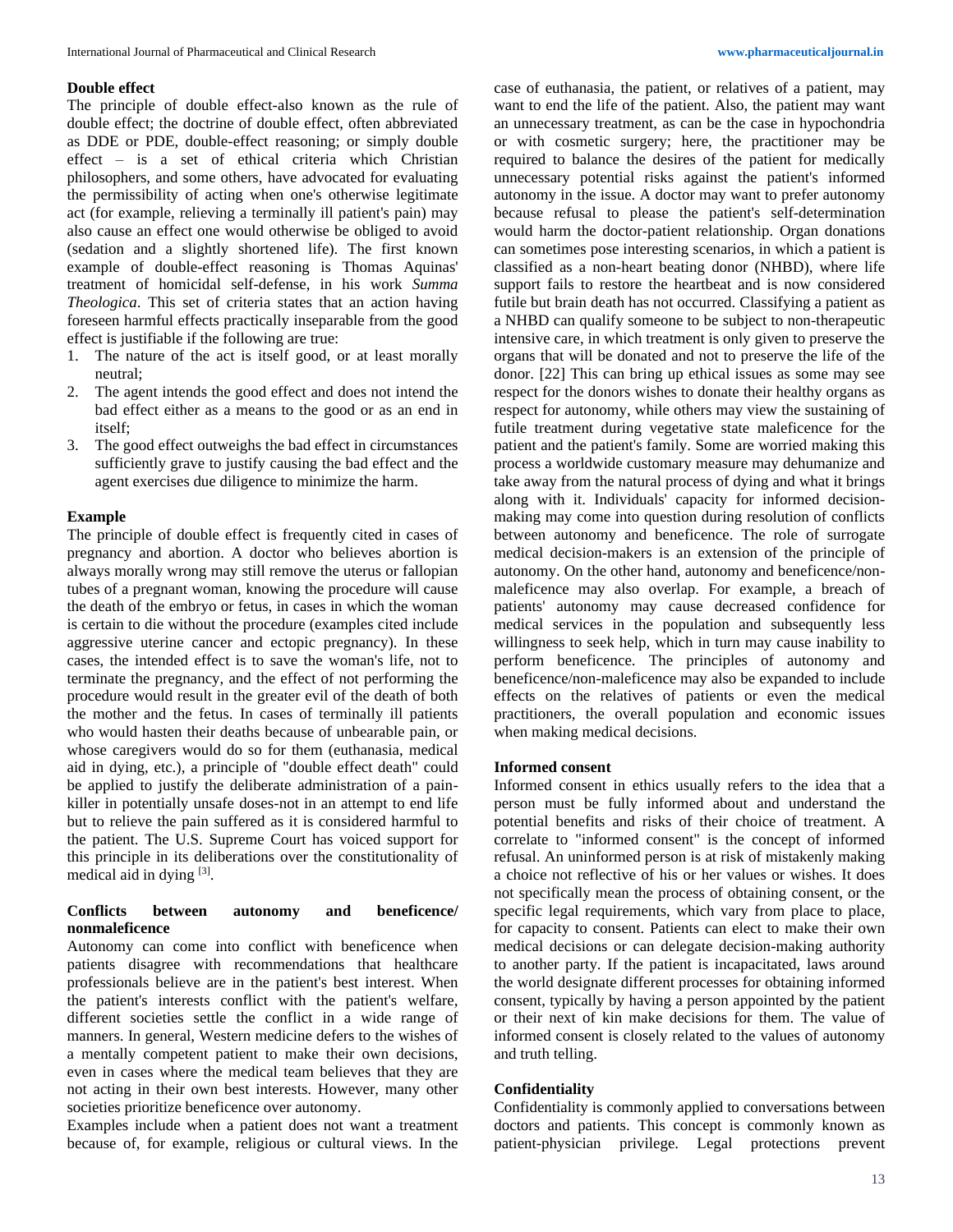physicians from revealing their discussions with patients, even under oath in court. Confidentiality is mandated in the United States by the Health Insurance Portability and Accountability Act of 1996 known as HIPAA, specifically the Privacy Rule, and various state laws, some more rigorous than HIPAA. However, numerous exceptions to the rules have been carved out over the years. For example, many states require physicians to report gunshot wounds to the police and impaired drivers to the Department of Motor Vehicles.

### **Criticisms of orthodox medical ethics**

It has been argued that mainstream medical ethics is biased by the assumption of a framework in which individuals are not simply free to contract with one another to provide whatever medical treatment is demanded, subject to the ability to pay. Because a high proportion of medical care is typically provided via the welfare state (ie. Medicare), and because there are legal restrictions on what treatment may be provided and by whom, an automatic divergence may exist between the wishes of patients and the preferences of medical practitioners and other parties.

#### **Importance of communication**

Many so-called "ethical conflicts" in medical ethics are traceable back to a lack of communication. Communication breakdowns between patients and their healthcare team, between family members, or between members of the medical community, can all lead to disagreements and strong feelings. These breakdowns should be remedied, and many apparently insurmountable "ethics" problems can be solved with open lines of communication [4].

#### **Control and resolution**

To ensure that appropriate ethical values are being applied within hospitals, effective hospital accreditation requires that ethical considerations are taken into account, for example with respect to physician integrity, conflict of interest, research ethics and organ transplantation ethics.

#### **Guidelines**

There are various ethical guidelines. For example, the Declaration of Helsinki is regarded as authoritative in human research ethics. In the United Kingdom, General Medical Council provides clear overall modern guidance in the form of its 'Good Medical Practice' statement. Other organizations, such as the Medical Protection Society and a number of university departments, are often consulted by British doctors regarding issues relating to ethics. The ARRT is an example of an organization which requires it's members to adhere to a specific ethical code of conduct.

# **Ethics committees**

Often, simple communication is not enough to resolve a conflict, and a hospital, ororganization's ethics committee must convene to decide a complex matter. These bodies are composed primarily of health care professionals, but may also include philosophers, lay people, and clergy – indeed, in many parts of the world their presence is considered mandatory in order to provide balance. The ARRT ethics committee is such a body which resolves conflicts pertaining to its members.

# **Cultural concerns**

Cultural differences can create difficult medical ethics problems. Some cultures have spiritual or magical theories about the origins and cause of disease, for example, and reconciling these beliefs with the tenets of Western medicine can be very difficult. As different cultures continue to intermingle and more cultures live alongside each other, the healthcare system, which tends to deal with important life events such as birth, death and suffering, increasingly experiences difficult dilemmas that can sometimes lead to cultural clashes and conflict. Efforts to respond in a culturally sensitive manner go hand in hand with a need to distinguish limits to cultural tolerance.

### **Ethics committees**

Often, simple communication is not enough to resolve a conflict, and a hospital ethics committee must convene to decide a complex matter. These bodies are composed primarily of healthcare professionals, but may also include philosophers, lay people, and clergy-indeed, in many parts of the world their presence is considered mandatory in order to provide balance. With respect to the expected composition of such bodies in the US, Europe and Australia, the following applies. U.S. recommendations suggest that Research and Ethical Boards (REBs) should have five or more members, including at least one scientist, one non-scientist, and one person not affiliated with the institution. The REB should include people knowledgeable in the law and standards of practice and professional conduct. Special memberships are advocated for handicapped or disabled concerns, if required by the protocol under review. The European Forum for Good Clinical Practice (EFGCP) suggests that REBs include two practicing physicians who share experience in biomedical research and are independent from the institution where the research is conducted; one lay person; one lawyer; and one paramedical professional, e.g. nurse or pharmacist. They recommend that a quorum include both sexes from a wide age range and reflect the cultural make-up of the local community. The 1996 Australian Health Ethics Committee recommendations were entitled, "Membership Generally of Institutional Ethics Committees". They suggest a chairperson be preferably someone not employed or otherwise connected with the institution. Members should include a person with knowledge and experience in professional care, counseling or treatment of humans; a minister of religion or equivalent, e.g. Aboriginal elder; a layman; a laywoman; a lawyer and, in the case of a hospital-based ethics committee, a nurse. The assignment of philosophers or religious clerics will reflect the importance attached by the society to the basic values involved. An example from Sweden with Torbjorn Tännsjö on a couple of such committees indicates secular trends gaining influence [5].

#### **Culture concerns**

As more people from different cultural and religious backgrounds move to other countries, among these, the United States, it is becoming increasingly important to be culturally sensitive to all communities in order to provide the best health care for all people. Lack of cultural knowledge can lead to misunderstandings and even inadequate care, which can lead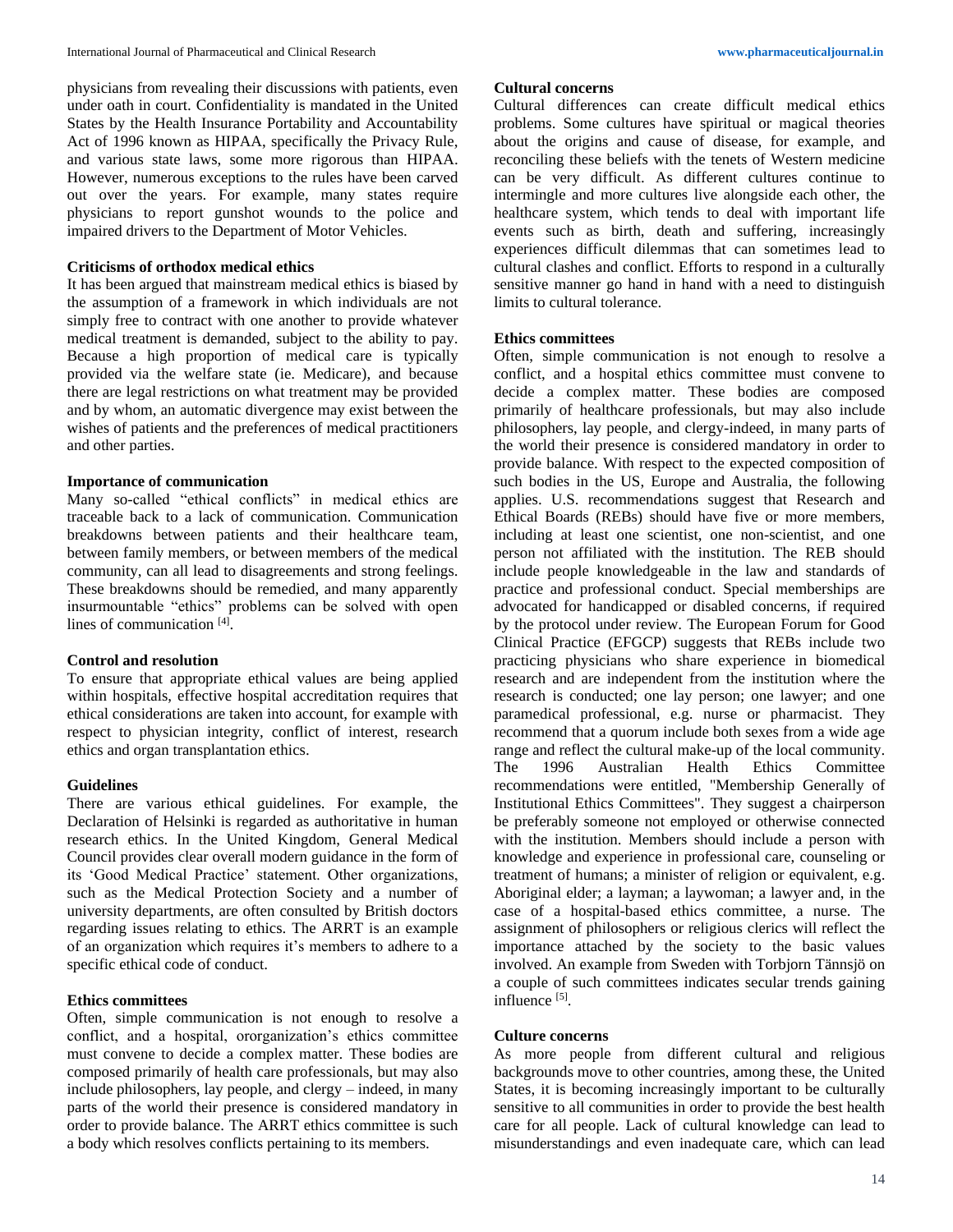to ethical problems. A common complaint patients have is feeling like they are not being heard, or perhaps, understood. Preventing escalating conflict can be accomplished by seeking interpreters, noticing body language and tone of both yourself and the patient as well as attempting to understand the patient's perspective in order to reach an acceptable option. Some believe most medical practitioners in the future will have to be or greatly benefit from being bilingual. In addition to knowing the language, truly understanding culture is best for optimal care. Recently, a practice called 'narrative medicine' has gained some interest as it has a potential for improving patient physician communication and understanding of patient's perspective. Interpreting a patient's stories or day-to-day activities as opposed to standardizing and collecting patient data may help in acquiring a better sense of what each patient needs, individually, with respect to their illness. Without this background information, many physicians are unable to properly understand the cultural differences that may set two different patients apart, and thus, may diagnose or recommend treatments that are culturally insensitive or inappropriate. In short, patient narrative has the potential for uncovering patient information and preferences that may otherwise be overlooked.

# **Medical humanitarianism**

In order to address the underserved, uneducated communities in need of nutrition, housing, and healthcare disparities seen in much of the world today, some argue that we must fall back on ethical values in order to create a foundation to move towards a reasonable understanding, which encourages commitment and motivation to improve factors causing premature death as a goal in a global community. Such factors -such as poverty, environment and education- are said to be out of national or individual control and so this commitment is by default a social and communal responsibility placed on global communities that are able to aid others in need. This is based on the framework of 'provincial globalism,' which seeks a world in which all people have the capability to be healthy. One concern regarding the intersection of medical ethics and humanitarian medical aid is how medical assistance can be as harmful as it is helpful to the community being served. One such example being how political forces may control how foreign humanitarian aid can be utilized in the region it is meant to be provided in. This would be congruous in situations where political strife could lead such aid being used in favor of one group over another. Another example of how foreign humanitarian aid can be misused in its intended community includes the possibility of dissonance forming between a foreign humanitarian aid group and the community being served. Examples of this could include the relationships being viewed between aid workers, style of dress, or the lack of education regarding local culture and customs. Humanitarian practices in areas lacking optimum care can also pause other interesting and difficult ethical dilemmas in terms of beneficence and non-maleficence. Humanitarian practices are based upon providing better medical equipment and care for communities whose country does not provide adequate healthcare. The issues with providing healthcare to communities in need may sometimes be religious or cultural backgrounds keeping people from performing certain

procedures or taking certain drugs. On the other hand, wanting certain procedures done in a specific manner due to religious or cultural belief systems may also occur. The ethical dilemma stems from differences in culture between communities helping those with medical disparities and the societies receiving aid.

# **Truth telling**

Some cultures do not place a great emphasis on informing the patient of the diagnosis, especially when cancer is the diagnosis. American culture rarely used truth-telling especially in medical cases, up until the 1970s. In American medicine, the principle of informed consent now takes precedence over other ethical values, and patients are usually at least asked whether they want to know the diagnosis.

# **Online business practices**

Increasingly, medical researchers are researching activities in online environments such as discussion boards and bulletin boards, and there is concern that the requirements of informed consent and privacy are not as stringently applied as they should be, although some guidelines do exist. The delivery of diagnosis online leads patients to believe that doctors in some parts of the country are at the direct service of drug companies. Finding diagnosis as convenient as what drug still has patent rights on it. Physicians and drug companies are found to be competing for top ten search engine ranks to lower costs of selling these drugs with little to no patient involvement. Another issue that has arisen, however, is the disclosure of information. While researchers wish to quote from the original source in order to argue a point, this can have repercussions. The quotations and other information about the site can be used to identify the site, and researchers have reported cases where members of the site, bloggers and others have used this information as 'clues' in a game in an attempt to identify the site. Some researchers have employed various methods of "heavy disguise," including discussing a different condition from that under study, or even setting up bogus sites (called 'Maryut sites') to ensure that the researched site is not discovered. The term "Maryut site" is a reference to the story of the creation of a decoy site at Maryut Lake to prevent Alexandria Harbor's being bombed during World War II. The process of using a Maryut site would be the following: The researcher creates a fake (or "Maryut") web site that has astructure similar to the research site. The researcher then populates the Maryut site with plausible information. In the research paper, amongst the real information listed, the researcher lists the fake information that is found only in the Maryut site  $[6]$ .

# **Guidelines**

There is much documentation of the history and necessity of the Declaration of Helsinki. The first code of conduct for research including medical ethics was the Nuremberg Code. This document had large ties to Nazi war crimes, as it was introduced in 1947, so it didn't make much of a difference in terms of regulating practice. This issue called for the creation of the Declaration. There are some stark differences between the Nuremberg Code and the Declaration of Helsinki, including the way it is written. Nuremberg was written in a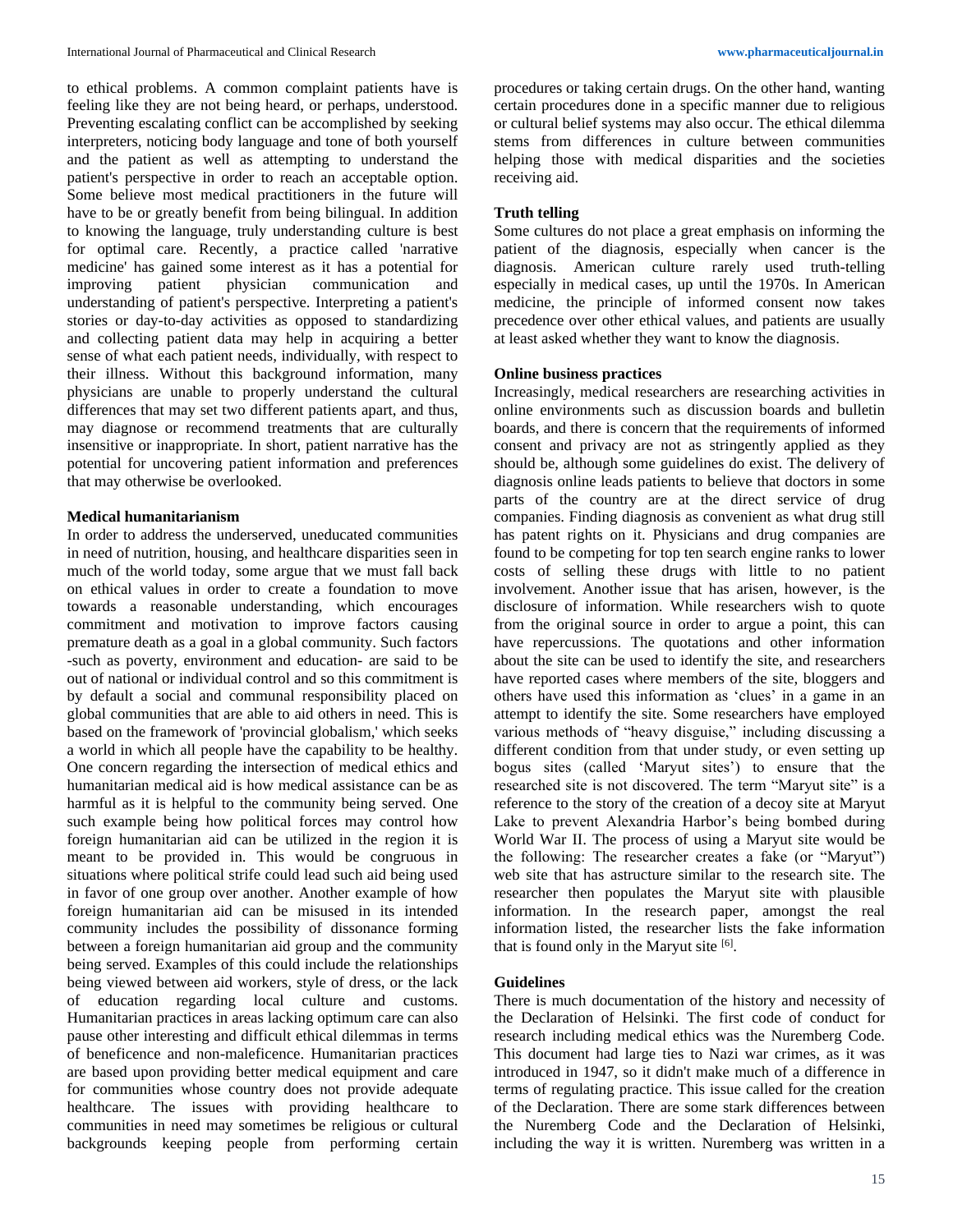very concise manner, with a simple explanation. The Declaration of Helsinki is written with a thorough explanation in mind and including many specific commentaries. In the United Kingdom, General Medical Council provides clear overall modern guidance in the form of its 'Good Medical Practice' statement. [48] Other organizations, such as the Medical Protection Society and a number of university departments, are often consulted by British doctors regarding issues relating to ethics.

### **Conflicts of interest**

Physicians should not allow a conflict of interest to influence medical judgment. In some cases, conflicts are hard to avoid, and doctors have a responsibility to avoid entering such situations. Research has shown that conflicts of interests are very common among both academic physicians and physicians in practice.

# **Referral**

Doctors who receive income from referring patients for medical tests have been shown to refer more patients for medical tests. This practice is proscribed by the American College of Physicians Ethics Manual. Fee splitting and the payments of commissions to attract referrals of patients is considered unethical and unacceptable in most parts of the world.

#### **Vendor relationships**

Studies show that doctors can be influenced by drug company inducements, including gifts and food. Industry-sponsored Continuing Medical Education (CME) programs influence prescribing patterns. Many patients surveyed in one study agreed that physician gifts from drug companies influence prescribing practices. A growing movement among physicians is attempting to diminish the influence of pharmaceutical industry marketing upon medical practice, as evidenced by Stanford University's ban on drug company-sponsored lunches and gifts. Other academic institutions that have banned pharmaceutical industry-sponsored gifts and food include the Johns Hopkins Medical Institutions, University of Michigan, University of Pennsylvania, and Yale University.

# **Treatment of family members**

The American Medical Association (AMA) states that "Physicians generally should not treat themselves or members of their immediate family". This code seeks to protect patients and physicians because professional objectivity can be compromised when the physician is treating a loved one. Studies from multiple health organizations have illustrated that physician-family member relationships may cause an increase in diagnostic testing and costs. Many doctors still treat their family members. Doctors who do so must be vigilant not to create conflicts of interest or treat inappropriately. Physicians that treat family members need to be conscious of conflicting expectations and dilemmas when treating relatives, as established medical ethical principles may not be morally imperative when family members are confronted with serious illness.

#### **Futility**

In some hospitals, medical futility is referred to as treatment unable to benefit the patient. An important part of practicing good medical ethics is by attempting to avoid futility by practicing non-maleficence. What should be done if there is no chance that a patient will survive or benefit from a potential treatment but the family members insist on advanced care. Previously, some articles defined futility as the patient having less than a one percent chance of surviving. Some of these cases are examined in court. Advance directives include living wills and durable powers of attorney for health care. In many cases, the "expressed wishes" of the patient are documented in these directives, and this provides a framework to guide family members and health care professionals in the decision making process when the patient is incapacitated. Undocumented expressed wishes can also help guide decisions in the absence of advance directives, as in the Quinlan case in Missouri. "Substituted judgment" is the concept that a family member can give consent for treatment if the patient is unable (or unwilling) to give consent themselves. The key question for the decision making surrogate is not, "What would you like to do?", but instead, "What do you think the patient would want in this situation?". Courts have supported family''s arbitrary definitions of futility to include simple biological survival, as in the Baby K case (in which the courts ordered a child born with only a brain stem instead of a complete brain to be kept on a ventilator based on the religious belief that all life must be preserved). Baby Doe Law establishes state protection for a disabled child's right to life, ensuring that this right is protected even over the wishes of parents or guardians in cases where they want to withhold treatment [7] .

#### **Conclusion**

Ethics is an understanding of the nature of conflicts arising from moral imperatives and how best we may deal with them. Specifically it deals with conflicts in potential outcome (consequences of actions) or with duties and obligations. Ethics does NOT decide what is morally right or wrong; rather it considers how we should act best in the light of our duties and obligations as moral agents. Clinicians have specific duties of care to their patients and to society. It is generally held that clinicians should always act in the best interest of their patients; but sometimes there is a conflict between obligations to a patient and those perceived to be owed to the community or to other patients. It may not always be the case that what the clinician believes is in the best interest of the patient is what the patient wishes or will consent to. Central to modern medical ethics is a respect for patient autonomy and the fundamental principle of informed consent.

### **References**

- 1. Corts TE. The Derivation of Ethos, Speech Monographs Journal. 1968; 35(2):201-202.
- 2. Polskie Towarzystwo Tomasza z Akwinu. http://www. ptta.pl/pef/haslaen/b/bioethics.pdf
- 3. Beauchamp TL, Childress JF. Principles of biomedical ethics. 5th edition. New York: Oxford University Press, 2001.